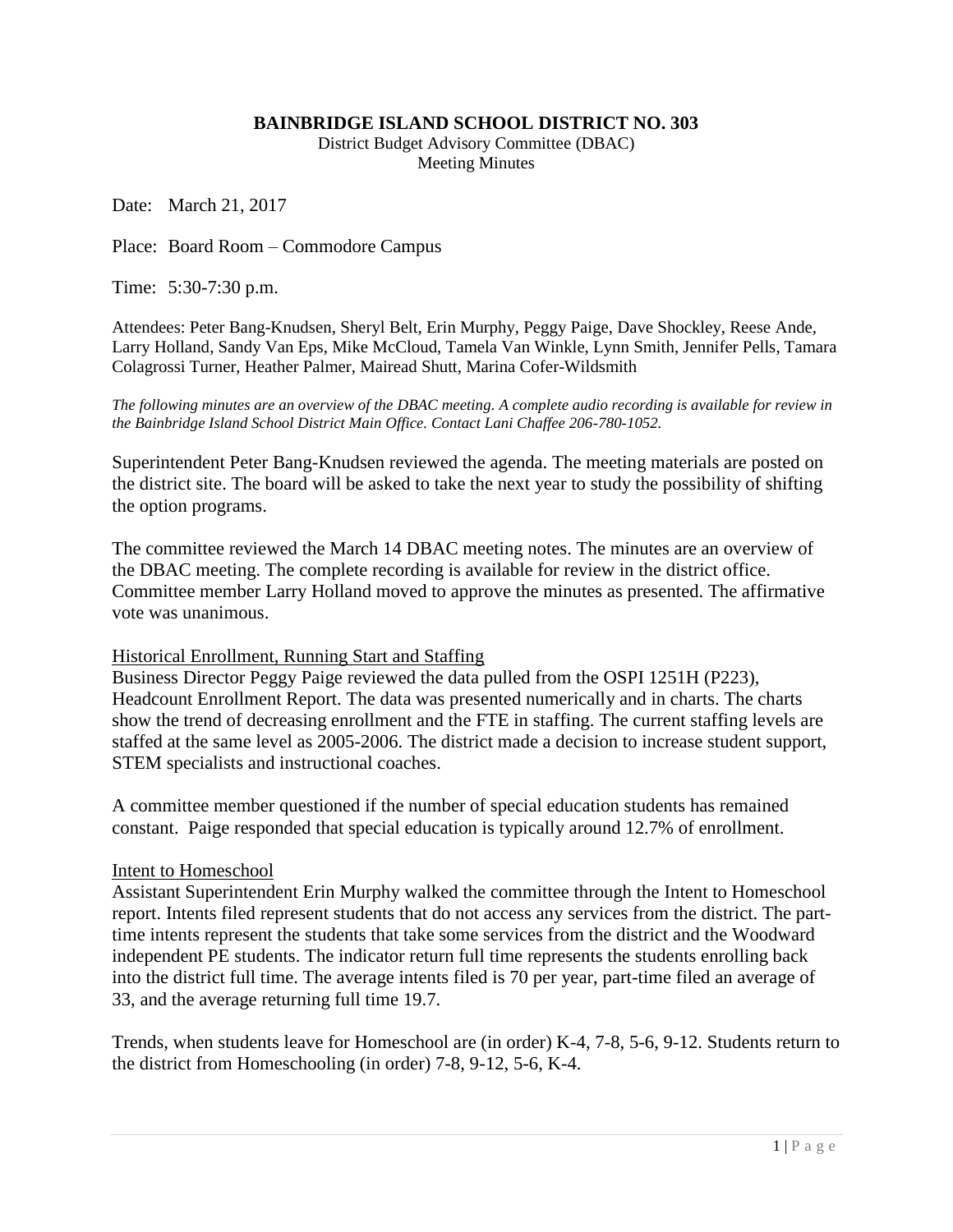## Withdrawal to Attend Private School

Murphy reported on Bainbridge students that have withdrawn from BISD to attend a private school. Seventy-six students that were in the district withdrew to attend a private school over the last three years. The schools left the district for (in order): Hyla, Island School, Madrona, West Sound Academy.

## Commodore Options School Consolidation Cost Reduction

Superintendent Peter Bang-Knudsen reviewed the cost savings document regarding the closure of Commodore Options School as background information, \$536,714. The school board will discuss this further at the March 30 meeting. The cost savings realized are primarily based on the reduction of overhead costs related to personnel. The personnel costs include salary and benefits.

## Staffing to Allocation (Enrollment + Equity)

Some of the positions will be reduced due to retirements and resignations. Unfortunately, difficult decisions which will require employee layoffs. Staffing to enrollment will result in a reduction of \$1,374,486. Three certificated employees have submitted their notice of retirement.

## Possible Expenditure Reductions

The possible expenditure reductions were reviewed and the options clarified. Diane Leonetti and Lynn Stellick were introduced and made available to answer committee questions.

| Athletic Director from 1.0 to .5                                          | \$45,000  |
|---------------------------------------------------------------------------|-----------|
| <b>Instructional Coaches/Differentiation Specialists 3.64</b>             | \$327,000 |
| Nursing and Health Room Staff                                             | \$67,000  |
| Custodial $1.0 - 2.0$ (per 1.0 FTE)                                       | \$50,000  |
| District-wide Support (facilities/grounds/laborers/mechanics)             | \$30,000  |
| DO Classified Staff                                                       | \$80,000  |
| Transportation (reduction of bus wash time to the minimum<br>requirement) | \$29,896  |
| Adjust start/end times (per route)                                        | \$29,144  |
| <b>Welcome Back Breakfast</b>                                             | \$15,000  |
| Fee of \$200 for $7th$ period class per semester                          |           |

The committee needs to identify \$700,000 in reductions.

The reduction of transportation routes will require the addition of a substitute bus for the start of the school year to accommodate the ridership.

The health room staff responds to daily issues as well as disseminates medication and supports medically complex students. There is a wide variation in health room staffing across the state. Some districts have floating nursing staff with the day to day care left to the office staff. Other districts have nurses at each building. BHS has 150 medical healthcare plans. Leonetti believes some reduction across the district can occur without compromising the student body.